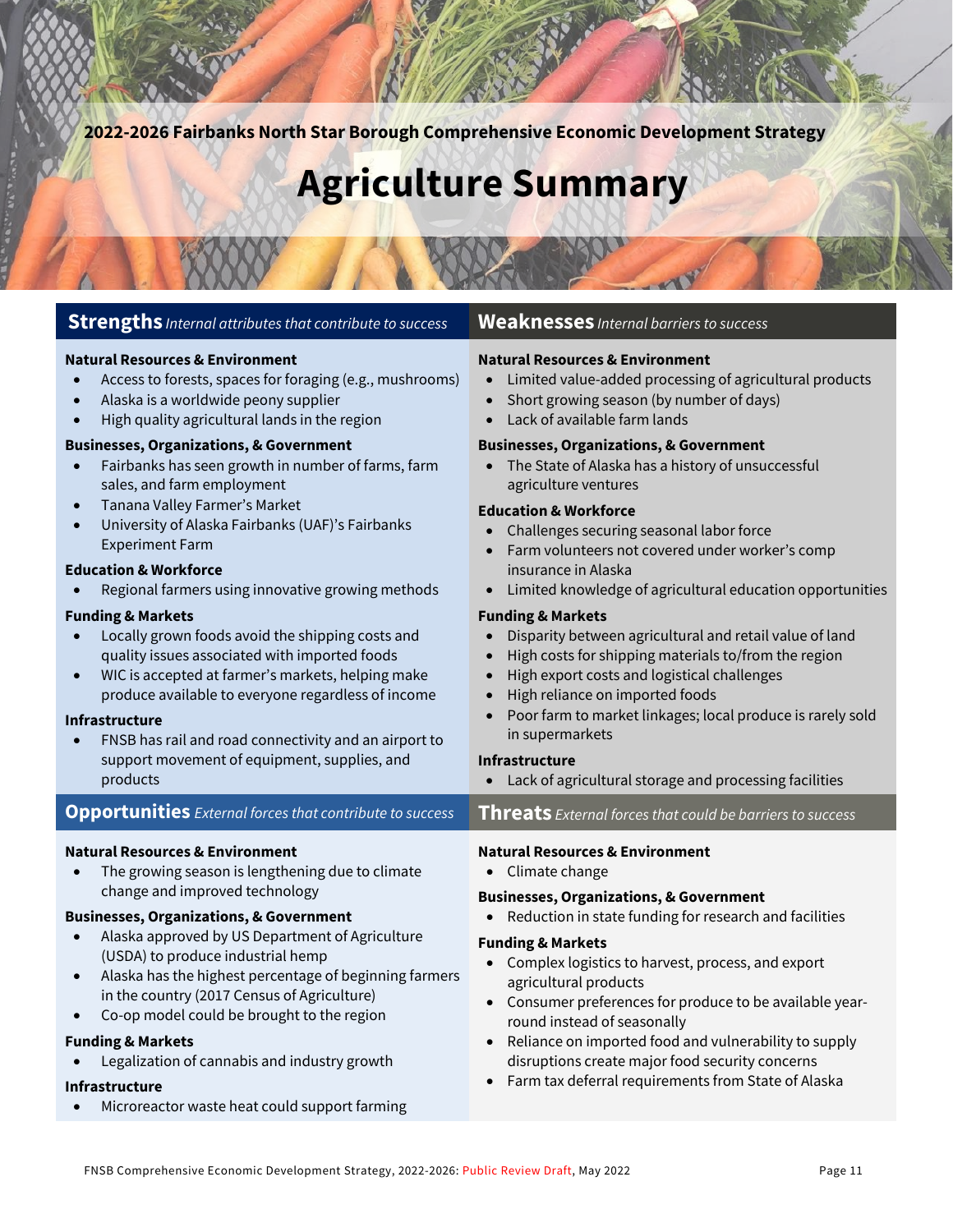| <b>Where We</b><br>Are      | What measurements can we use to track progress?<br>Where do we want to be in 5 years?                                                                                        |                                                 |  |  |
|-----------------------------|------------------------------------------------------------------------------------------------------------------------------------------------------------------------------|-------------------------------------------------|--|--|
| 274 Farms<br>(2017)         | <b>Farms - Total number of farms in Interior Alaska</b><br>Out of 990 total in the state; increase of 26% from 2012                                                          | 300 farms<br>(2022), 330<br><b>farms</b> (2027) |  |  |
| \$10.4 M<br>(2017)          | Sales - Total market value of agricultural products sold from Interior Alaska<br>Up 14% from 2012; approximately 80% comes from crops, 20% from<br>livestock/poultry         | \$11.4 M (2022),<br>\$12.6 M (2027)             |  |  |
| 285 Jobs<br>(2019)          | <b>Employment -</b> Total number of full-time and part-time employment in the<br>agriculture industry in FNSB<br>Farm employment in FNSB increased 31% between 2014 and 2019 | 315 Jobs<br>(2026)                              |  |  |
| <b>30 Members</b><br>(2022) | Golden Heart Grown - Total businesses participating in the Golden Heart<br>Grown program, which helps distinguish and promote goods produced in<br>Interior Alaska           | <b>40 Members</b><br>(2026)                     |  |  |
|                             | Additional measures to potentially add: (requests/inquiries in progress): Farmer's market public assistance coupon redemption at                                             |                                                 |  |  |

*Sources: Farms and Sales data from the USDA, Census of Agriculture, 2017; Interior Alaska includes the Fairbanks North Star Borough, Denali Borough, Yukon-Koyukuk Census Are and Southeast Fairbanks Census Area; Employment data comes from the Bureau of Economic Analysis, Total Full-Time and Part-Time Employment by Industry. The USDA Census of Agriculture is only conducted every 5 years*



*regional markets*

"It's as much on the consumer as it is on the producer to increase agriculture production. If farmers sold out by noon every day at the farmer's market, they would grow more."

"Alaska leads the nation in new farms. It's important to support farmers markets and farm stands. Those are the viable sales venues, rather than getting products in grocery stores."

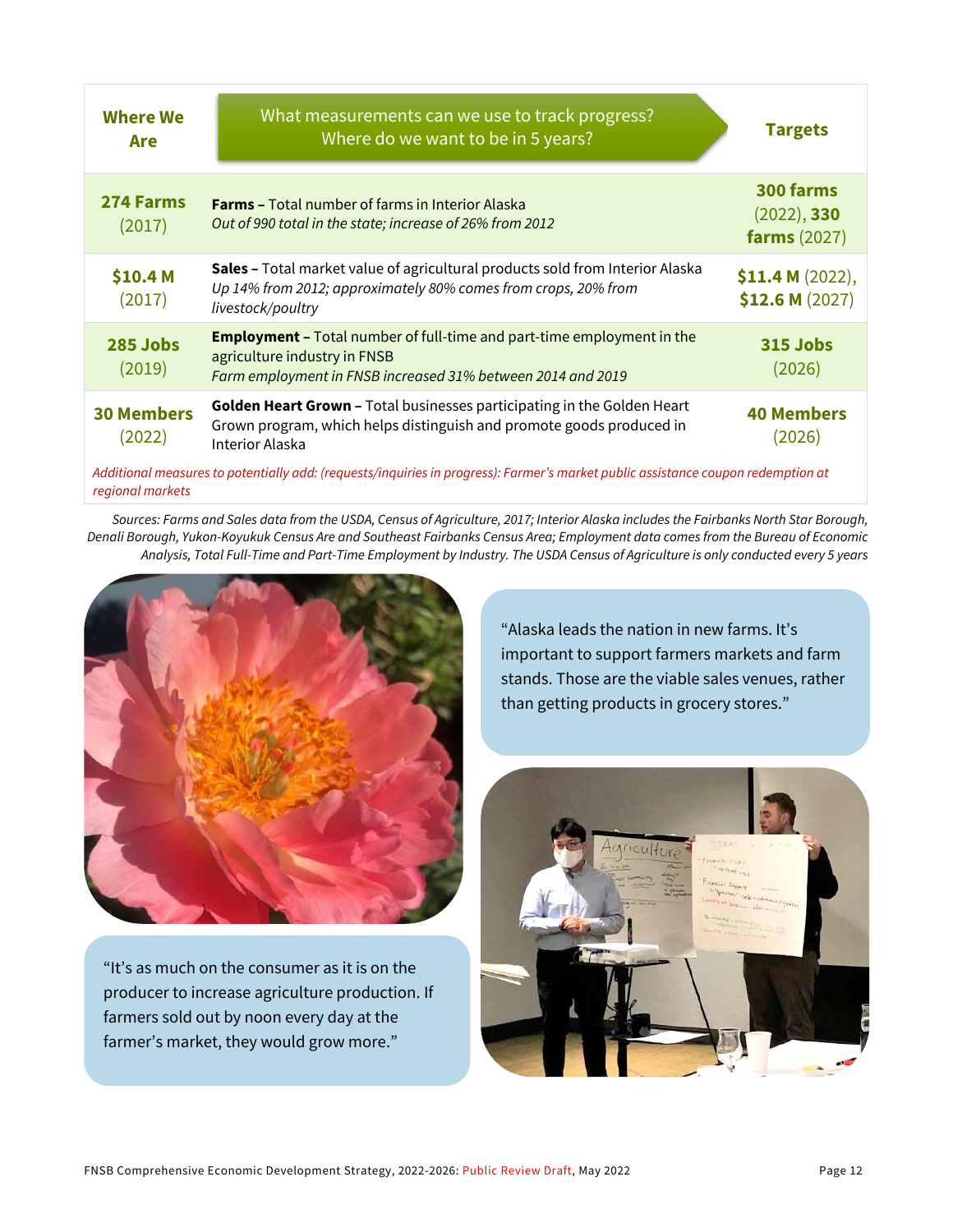#### **Agriculture Objectives** *– Long term improvements and changes we want to see in five years or more*



1. Interior Alaska is a thriving agricultural hub, producing high quality goods that are consumed locally and exported to other Alaska communities and beyond.



2. Achieve greater food security in Interior Alaska by increasing production, distribution, processing, and storage of locally grown products.

"The disparity between the agricultural value and retail value of land has never been as great as it is now."

"A lot of states allow volunteer work on farms, but in Alaska, volunteers aren't covered by worker's compensation."

"Farmers need more access to training and start-up funds for basic infrastructure like fences and watering."

"One goal should be to increase food storage capacity in case of an emergency."

#### **Strategies & Actions** – *Activities we will implement over the next five years to accomplish goals & targets*

- **1. Promote Local** –Promote locally grown agriculture products. *(Objectives 1, 2)*
	- a. Encourage residents to buy local, including expanding the Golden Heart Grown program, distribution of the Interior Agriculture Directory, and Buy Alaska.
	- b. Encourage event organizers, restaurants, and schools to increase reliance on locally grown foods.
	- c. Expand education and awareness around local farmer's markets.
	- d. Promote community supported agriculture.
	- e. Establish farmer's markets on military bases.  $\mathbf \mathbf \mathsf D$
	- f. Strengthen social media campaigns around locally grown products, including identifying influencers.
	- g. Better promote the ability to use special supplemental nutrition program (SNAP) and (WIC) resources at farmer's markets.
- **2. Recruit Workers**  Educate, train, and support new farmers and agricultural workers. *(Objectives 1, 2)*
	- a. Support the establishment of a statewide farming training/certification program.
	- b. Advocate for the removal of state-level barriers so volunteer farm workers can be covered by worker's compensation insurance.
	- c. Increase agricultural education at all levels of schooling, including hands-on learning experiences and adding high school coursework on farming, canning, and preserving.
	- d. Add a farmer's certification program to UAF.
- **3. Land Policies**  Establish and implement land use policies that protect farmland. *(Objectives 1, 2)*
	- a. Put agricultural lands into agricultural trust lands.
	- b. Designate new agricultural areas and prepare land sales of state land for agricultural uses.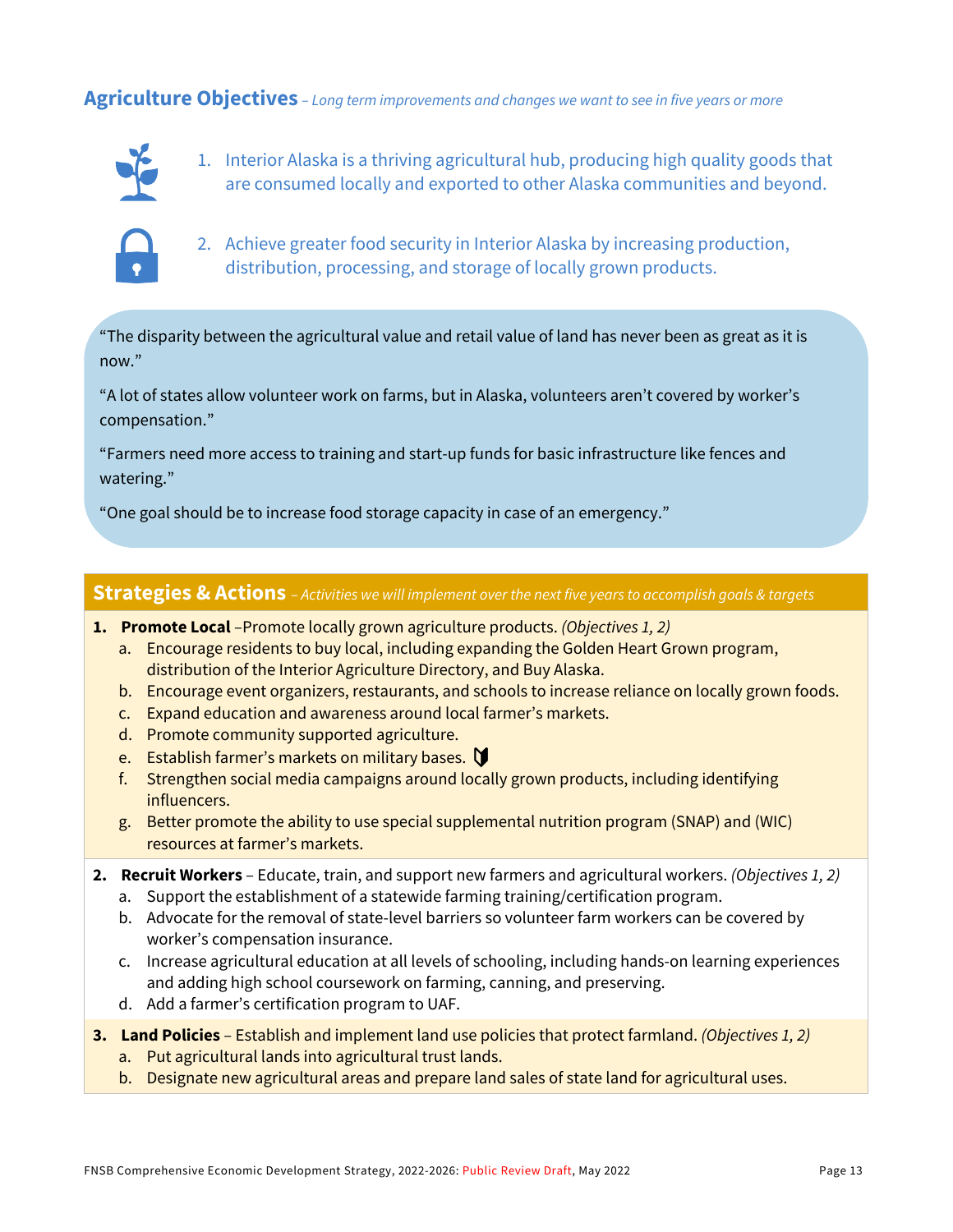- **4. Support Farmers**  Existing and new farmers in Interior Alaska have the resources, workforce support, and tools needed to succeed and grow. *(Objectives 1, 2)*
	- a. Better connect farmers to existing trainings and resources.
	- b. Increase access to start-up funds and financial support, including funding for basic infrastructure and start up equipment, establish tax exemptions, and offer forgivable loans.
	- c. Support infrastructure, programming, and funding recommendations identified in the 2020 Fairbanks Experiment Farm Long-Range Plan.
	- d. Support emerging industries such as hemp.
	- e. Improve collaboration between farmers, retailers, and policy makers to cross-pollinate ideas and make progress on shared objectives.
	- f. Expand 4H and Future Farmers of America programs in FNSB and connect growers with landowners.
	- g. Advocate for changes in State statutes to support farming land/uses.
	- h. Connect local meat/fish processors waste products with local farmers to produce local nutrients on farms.

**5. Food Security** – Increase local food storage capacity. *(Objective 2)*

- a. Establish a community cooperative processing center and storage facility.  $\mathcal{L}$
- b. Support the creation of food forests.

# Key **\*** Priority (TBD) **4** Capital Project **Military-related**

#### **Other Relevant Resources**

- **2020 Long-Range Plan for the UAF Fairbanks Experiment Farm.** University of Alaska Fairbanks Institute of Agriculture, Natural Resources and Extension. 2020. [View here.](https://uaf.edu/afes/places/fairbanks/2020%20Fairbanks%20Experiment%20Farm%20Plan.pdf)
- **Interior Agriculture Directory.** Fairbanks Economic Development Corporation. 2021[. View here.](https://www.investfairbanks.com/agriculture/)

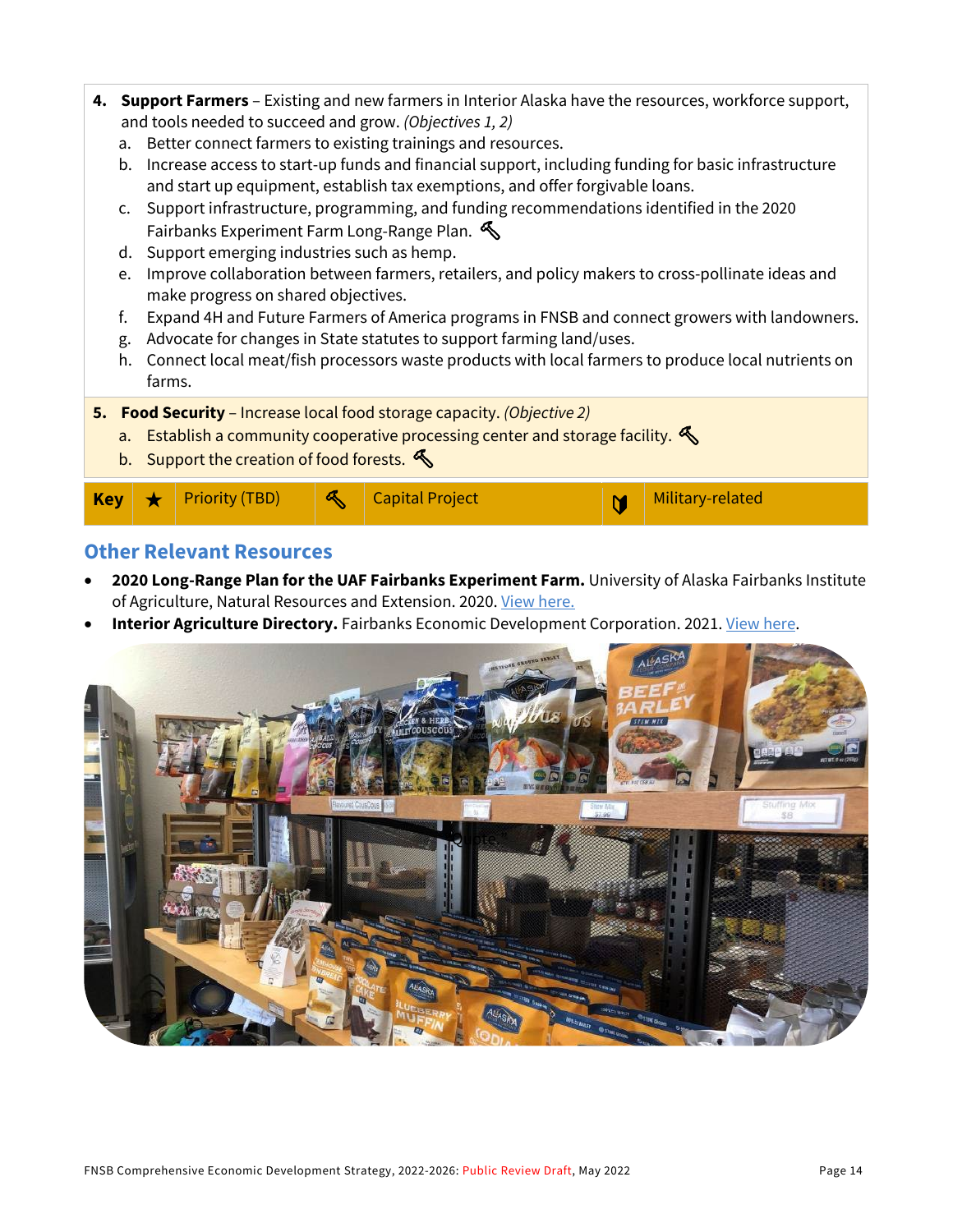# **Agriculture**

*See Appendix A for a list of acronyms.*

#### **Strategy #1: Promote Local – Promote locally grown agriculture products.**

| <b>Capital</b><br>Project? |    | <b>Action</b>                                                                                                                                                                           | <b>Lead</b>                                                | <b>Support</b>                                                                                                 | <b>Estimated</b><br><b>Resources</b> | <b>Target</b><br><b>Completion</b> |
|----------------------------|----|-----------------------------------------------------------------------------------------------------------------------------------------------------------------------------------------|------------------------------------------------------------|----------------------------------------------------------------------------------------------------------------|--------------------------------------|------------------------------------|
|                            |    | <b>a.</b> Encourage residents to buy local, including expanding the<br>Golden Heart Grown program (FEDC), distribution of the<br>Interior Agriculture Directory, and Buy Alaska (SBDC). | FEDC, SBDC                                                 | Interior Alaska Food Network (IAFN),<br>The Grange                                                             | TBD.                                 | ongoing                            |
|                            |    | <b>b.</b> Encourage event organizers, restaurants, and schools to<br>increase reliance on locally grown foods.                                                                          | <b>FEDC</b>                                                | The Grange, Greater Fairbanks<br>Chamber of Commerce, IAFN                                                     | <b>TBD</b>                           | ongoing                            |
|                            |    | c. Expand education and awareness around local farmer's<br>markets.                                                                                                                     | Alaska Farm Bureau<br>Fairbanks Chapter<br>(AFB Fairbanks) | FEDC, Explore Fairbanks, Tanana<br>Valley Farmer's Market (TVFM), Alaska<br>Farmer's Market Association (AFMA) | <b>TBD</b>                           | ongoing                            |
|                            | d. | Promote community supported agriculture.                                                                                                                                                | AFB Fairbanks                                              | FEDC, IAFN                                                                                                     | <b>TBD</b>                           | ongoing                            |
|                            | e. | Establish farmer's markets on military bases.                                                                                                                                           | <b>TVFM</b>                                                | Alaska Farm Bureau Fairbanks Chapter<br>(AFB Fairbanks), AFMA                                                  | <b>TBD</b>                           | 2023                               |
|                            | f. | Strengthen social media campaigns around locally grown<br>products, including identifying local influencers.                                                                            | <b>FEDC</b>                                                | AFB Fairbanks, The Grange, IAFN                                                                                | <b>TBD</b>                           | ongoing                            |
|                            | g. | Better promote the ability to use SNAP and WIC resources at<br>farmer's markets.                                                                                                        | <b>TVFM</b>                                                | Case managers, food banks, AFMA                                                                                | <b>TBD</b>                           | 2022                               |

### **Strategy #2: Recruit Workers – Educate, train, and support new farmers and agricultural workers.**

| <b>Capital</b><br><b>Project?</b> |                | <b>Action</b>                                                                                                                                                                    | <b>Lead</b>                                                   | <b>Support</b>                                                                                                                              | <b>Estimated</b><br><b>Resources</b> | <b>Target</b><br><b>Completion</b> |
|-----------------------------------|----------------|----------------------------------------------------------------------------------------------------------------------------------------------------------------------------------|---------------------------------------------------------------|---------------------------------------------------------------------------------------------------------------------------------------------|--------------------------------------|------------------------------------|
|                                   |                | <b>a.</b> Support the establishment of a statewide farming<br>training/certification program.                                                                                    | University of<br>Alaska, Alaska Food<br><b>Policy Council</b> | AFB Fairbanks, Alaska Association of<br>Agriculture & Natural Resource<br>Educators (AAANRE)                                                | TBD                                  | 2026                               |
|                                   |                | <b>b.</b> Advocate for the removal of state-level barriers so volunteer<br>farm workers can be covered by worker's compensation<br>insurance.                                    | Alaska Food Policy<br>Council                                 | AFB Fairbanks, IAFN                                                                                                                         | TBD                                  | 2023                               |
|                                   | $\mathsf{c}$ . | Increase agricultural education at all levels of schooling,<br>including hands-on learning experiences and adding high<br>school coursework on farming, canning, and preserving. | <b>UAF Cooperative</b><br>Extension                           | Alaska Future Farmers Association<br>(Alaska FFA), Fairbanks Soil and Water<br><b>Conservation District, FNSB School</b><br><b>District</b> | TBD                                  | Ongoing                            |
|                                   | d.             | Add an agricultural certification program to UAF.                                                                                                                                | <b>UAF</b>                                                    | AIFN, Alaska FFA, AAANRE                                                                                                                    | TBD                                  | 2026                               |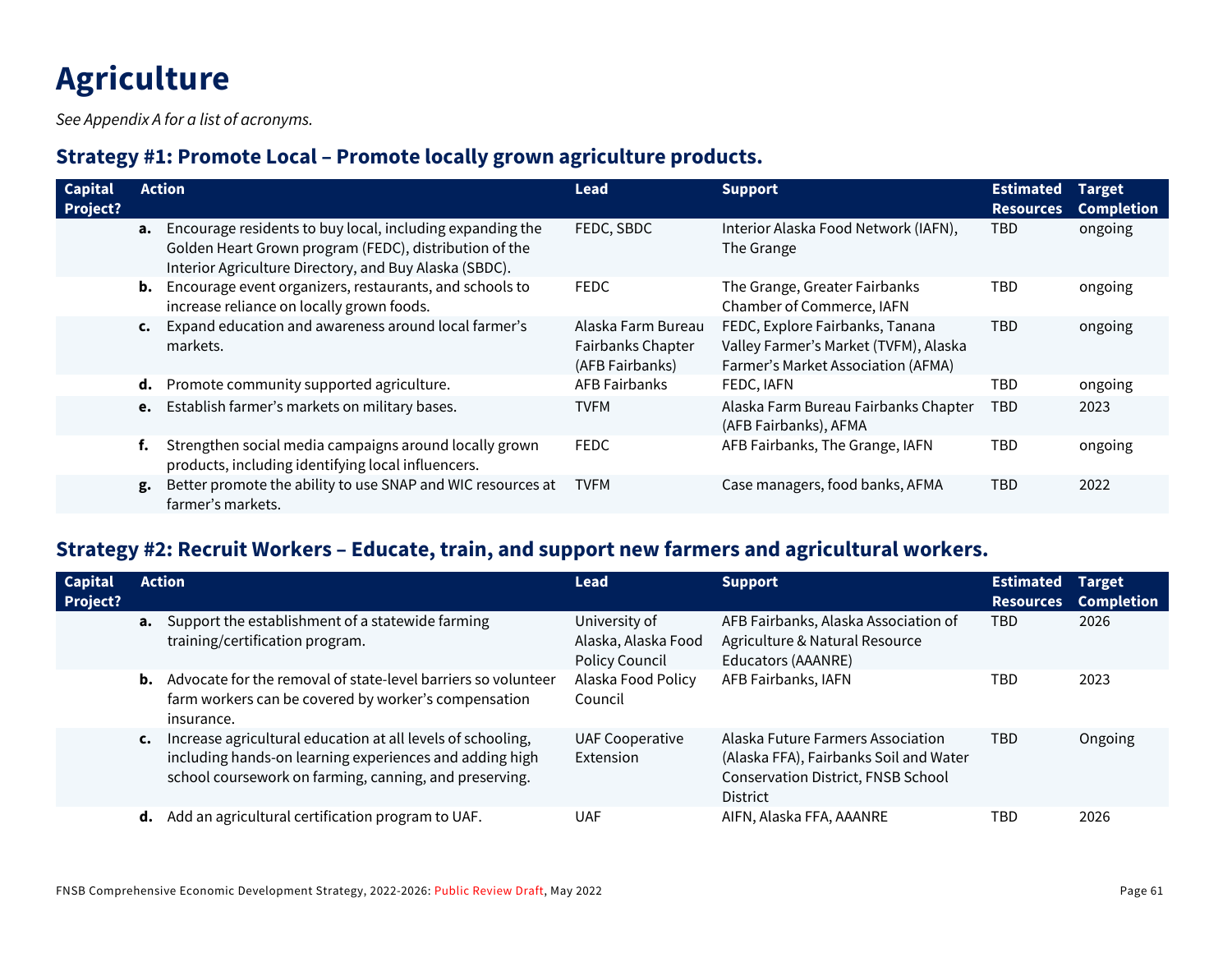#### **Strategy #3: Land Policies – Establish and implement land use policies that protect farmland.**

| <b>Capital</b><br>Project? | Action                                                                                                | Lead                                                         | <b>Support</b>             | <b>Estimated Target</b> | <b>Resources Completion</b> |
|----------------------------|-------------------------------------------------------------------------------------------------------|--------------------------------------------------------------|----------------------------|-------------------------|-----------------------------|
|                            | <b>a.</b> Put agricultural lands into agricultural trust lands.                                       | Alaska Farmland<br>Trust                                     | Interior Alaska Land Trust | Varies                  | Ongoing                     |
|                            | Designate new agricultural areas and prepare land sales of<br>b.<br>state land for agricultural uses. | State of Alaska<br>Department of<br><b>Natural Resources</b> | <b>FNSB</b>                | TBD                     | Ongoing                     |

## **Strategy #4: Support Farmers – Existing and new farmers in Interior Alaska have the resources, workforce support, and tools needed to succeed and grow.**

| <b>Capital</b><br>Project? |    | <b>Action</b>                                                                                                                                                                              | <b>Lead</b>                                                        | <b>Support</b>                                                                                                                  | <b>Estimated</b><br><b>Resources</b> | <b>Target</b><br><b>Completion</b> |
|----------------------------|----|--------------------------------------------------------------------------------------------------------------------------------------------------------------------------------------------|--------------------------------------------------------------------|---------------------------------------------------------------------------------------------------------------------------------|--------------------------------------|------------------------------------|
|                            | а. | Better connect farmers to existing trainings and resources.                                                                                                                                | Fairbanks Soil and<br><b>Water Conservation</b><br><b>District</b> | UAF Cooperative Extension, AFB<br>Fairbanks, IAFN, USDA Natural<br><b>Resource Conservation Service</b>                         | TBD                                  | Ongoing                            |
|                            | b. | Increase access to start-up funds and financial support,<br>including funding for basic infrastructure and start up<br>equipment, establish tax exemptions, and offer forgivable<br>loans. | Alaska Farm Bureau                                                 | Alaska Department of Natural<br>Resources (DNR), USDA Alaska Farm<br>Service Agency, Alaska Rural<br>Rehabilitation Corporation | TBD                                  | Ongoing                            |
|                            |    | c. Support infrastructure, programming, and funding<br>recommendations identified in the 2020 Fairbanks<br>Experiment Farm Long-Range Plan.                                                | <b>UAF Cooperative</b><br>Extension                                | AFB Fairbanks, IAFN                                                                                                             | <b>TBD</b>                           | Varies                             |
|                            | d. | Support emerging industries such as hemp.                                                                                                                                                  | Alaska Food Policy<br>Council                                      | AFB Fairbanks, IAFN                                                                                                             | TBD                                  | Ongoing                            |
|                            | e. | Improve collaboration between farmers, retailers, and<br>policy makers to cross-pollinate ideas and make progress<br>on shared objectives.                                                 | Alaska Food Policy<br>Council                                      | AFB Fairbanks, IAFN                                                                                                             | <b>TBD</b>                           | Ongoing                            |
|                            | f. | Expand 4H and Future Farmers of America programs in<br>FNSB and connect growers with landowners.                                                                                           | <b>UAF Cooperative</b><br>Extension                                | AIFN, Alaska FFA, AAANRE                                                                                                        | TBD                                  | Ongoing                            |
|                            | g. | Advocate for changes in State statutes to support farming<br>land/uses.                                                                                                                    | Alaska Food Policy<br>Council                                      | <b>FNSB</b>                                                                                                                     | <b>TBD</b>                           | Ongoing                            |
|                            | h. | Connect local meat/fish processors waste products with<br>local farmers to produce local nutrients on farms.                                                                               | <b>TBD</b>                                                         |                                                                                                                                 | TBD                                  | Ongoing                            |